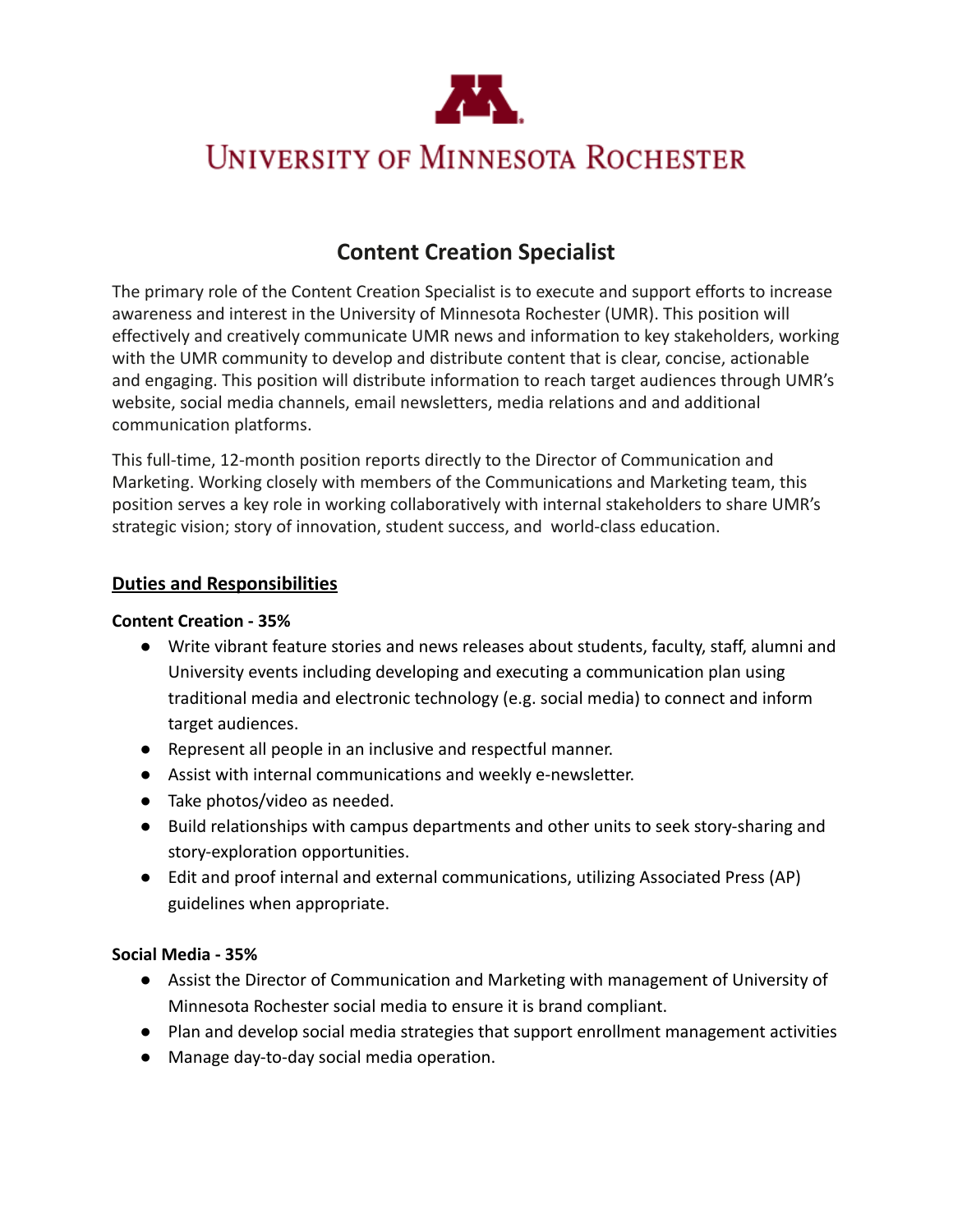- Develop relevant content topics and campaigns to reach the target audiences on relevant social media platforms.
- Continuously improve social performance by capturing, analyzing and reporting on appropriate Key Performance Indicators/metrics and insights for leadership to make strategic decisions.
- Compile and share social media reports and trends with key internal stakeholders.

#### **Event Promotion and Communication - 15%**

- Attend campus events as needed to share the UMR experience with other key stakeholders.
- Assist the events manager and student activities coordinator in event promotion and communication.

#### **Media Relations - 10%**

- Collaborate with the Director to disseminate news releases and feature stories to local, regional and other media.
- Build and maintain media relationships with local and regional media.
- Develop and promote story ideas about campus events, students, faculty and staff to local, regional and other media.
- Work with members of the media when they are on campus.

#### **Mascot Relations - 5%**

- Build UMR's Mascot program, noting that this campus does not have sports teams.
- Generate spirit and awareness for UMR by recruiting, preserving Rockie's identity, training and managing mascot appearances.

### **Days and Schedule**

● Monday through Friday, typically from 8 a.m. - 4:30 p.m., with occasional evenings and weekends; schedule flexibility available. Remote workplace flexibility with an expectation to work from campus 50%.

### **Required Qualifications**

● BA/BS degree or a combination of related education and relevant, professional work experience to equal at least four years.